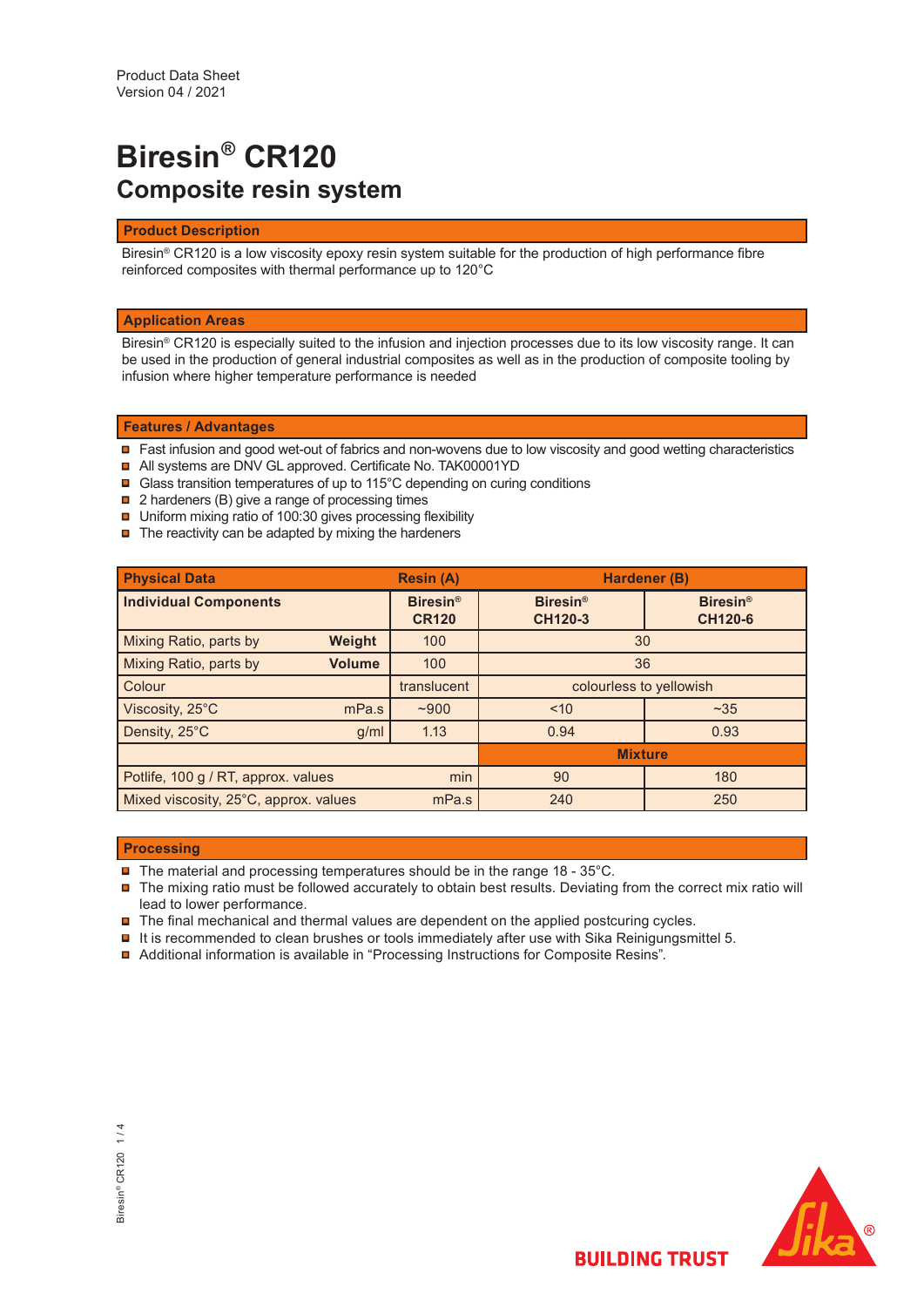

**Development of Viscosity of Biresin® CR120 Resin (A)-Hardener (B) Mixtures, 25°C**







**BUILDING TRUST**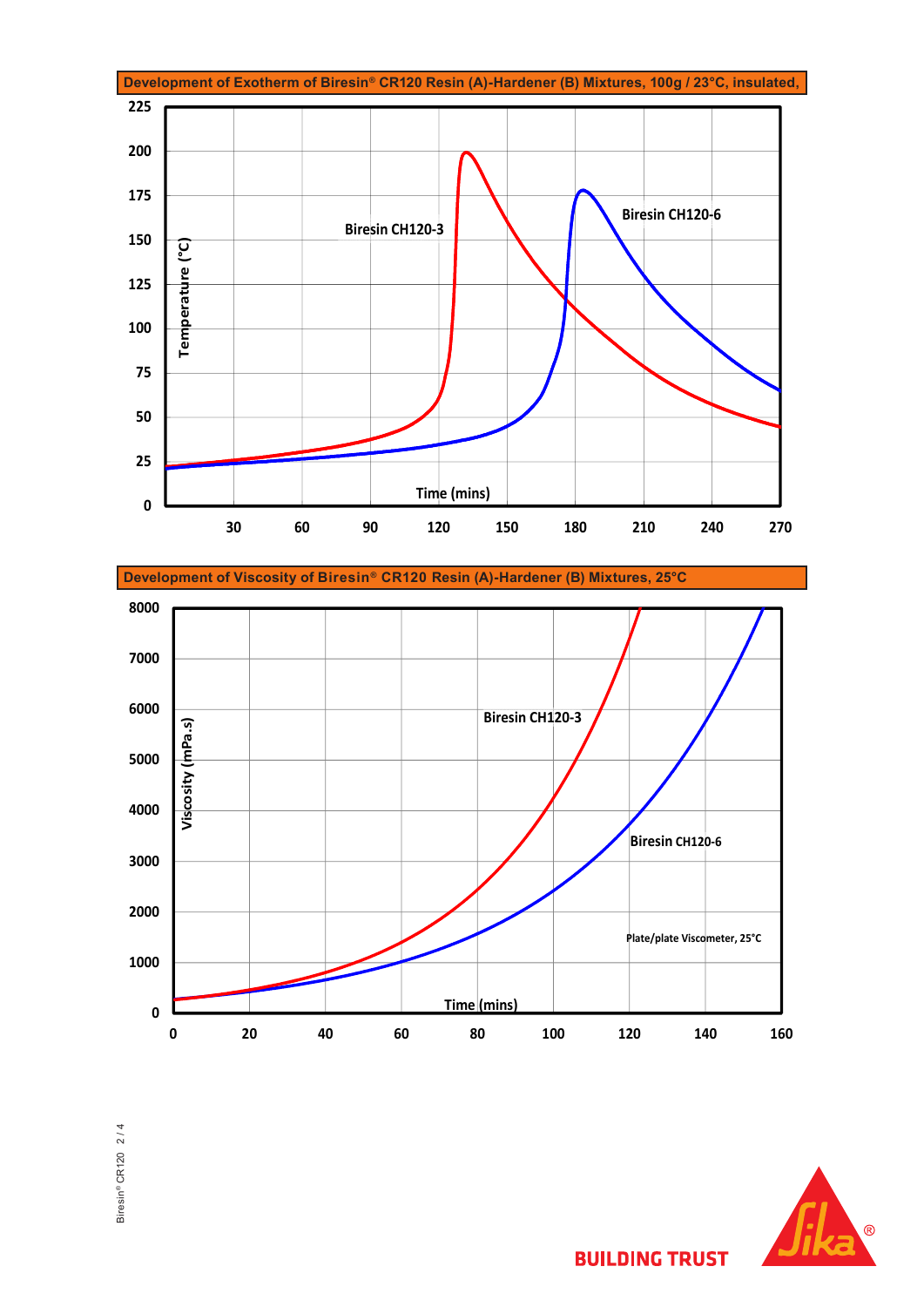| <b>Typical Mechanical Properties of Fully Cured Neat Resin</b> |                                        |                   |                |                |  |
|----------------------------------------------------------------|----------------------------------------|-------------------|----------------|----------------|--|
| Biresin <sup>®</sup> CR120 resin (A)                           | with hardener (B) Biresin <sup>®</sup> |                   | <b>CH120-3</b> | <b>CH120-6</b> |  |
| Tensile strength                                               | <b>ISO 527</b>                         | <b>MPa</b>        | 80             | 80             |  |
| <b>Tensile E-Modulus</b>                                       | <b>ISO 527</b>                         | <b>MPa</b>        | 2,800          | 2,700          |  |
| <b>Elongation at break</b>                                     | <b>ISO 527</b>                         | $\frac{0}{0}$     | 5.8            | 6.1            |  |
| Flexural strength                                              | <b>ISO 178</b>                         | <b>MPa</b>        | 115            | 120            |  |
| <b>Flexural E-Modulus</b>                                      | <b>ISO 178</b>                         | <b>MPa</b>        | 2,600          | 2,500          |  |
| Compressive strength                                           | <b>ISO 604</b>                         | <b>MPa</b>        | 108            | 110            |  |
| <b>Density</b>                                                 | <b>ISO 1183</b>                        | g/cm <sup>3</sup> | 1.14           | 1.14           |  |
| Shore hardness                                                 | <b>ISO 868</b>                         |                   | D 85           | D 85           |  |
| Impact resistance                                              | <b>ISO 179</b>                         | kJ/m <sup>2</sup> | 55             | 50             |  |

| Typical Thermal Properties of Fully Cured Neat Resin |                                               |         |         |  |  |  |
|------------------------------------------------------|-----------------------------------------------|---------|---------|--|--|--|
| Biresin <sup>®</sup> CR120 resin (A)                 | with hardener (B) <b>Biresin</b> <sup>®</sup> | CH120-3 | CH120-6 |  |  |  |
| Heat distortion temperature                          | $^{\circ}$ C.<br>ISO 75B                      | 115     | 121     |  |  |  |
| <b>Glass transition temperature</b>                  | <b>ISO 11357</b><br>$^{\circ}$ C              | 113     | 115     |  |  |  |





**BUILDING TRUST**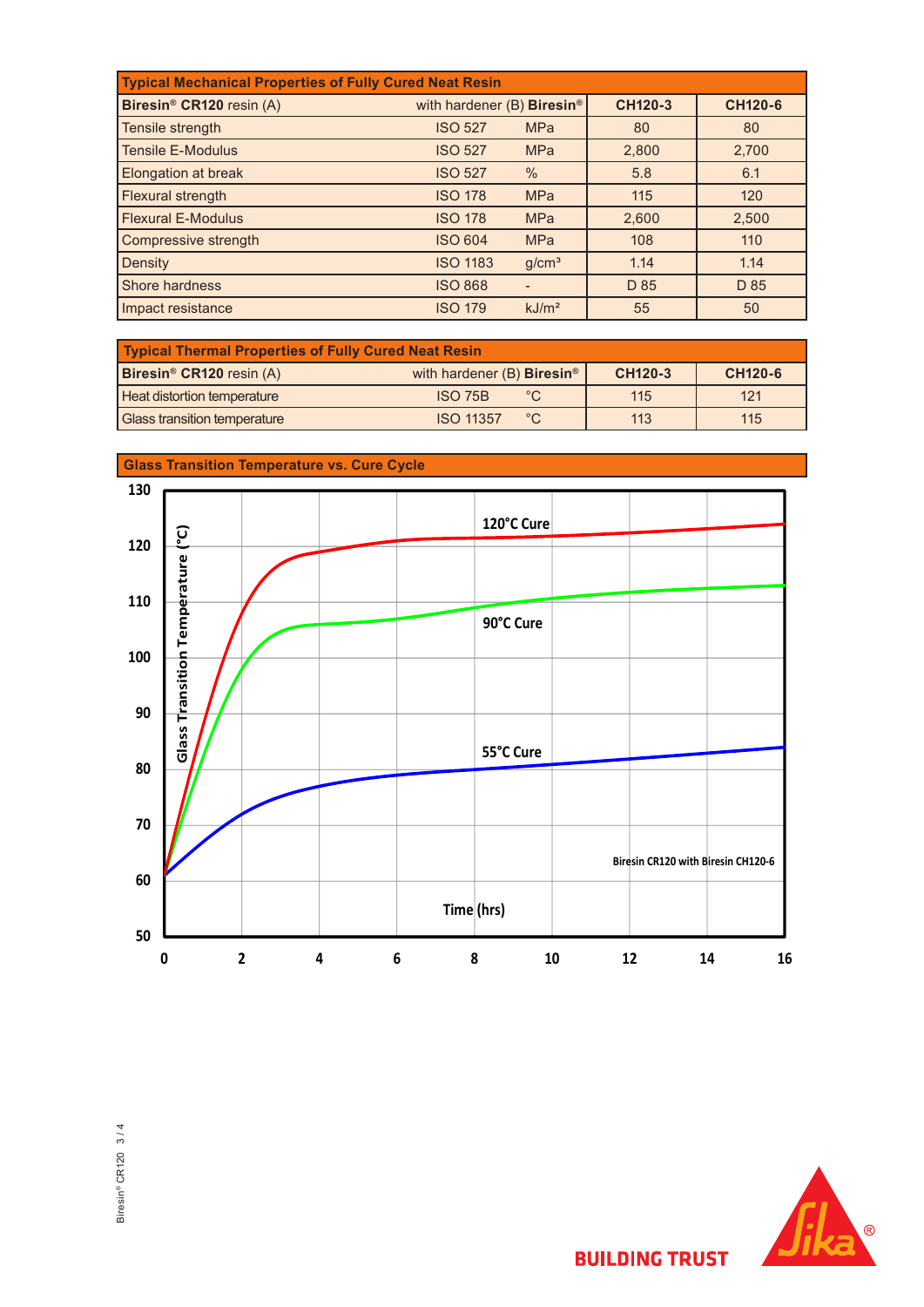### **Postcuring**

The suitable cure cycle and the attainable mechanical and thermal values depend on various factors, such as laminate thickness, fibre volume, reactivity of the resin system etc.

An appropriate cure cycle could look as follows:

- $\blacksquare$  Heat-up rate of ca. 0.2°C/Minute until approx. 10°C below the required glass transition temperature (Tg)
- Followed by a dwell at that temperature of between 2 and 12 hours.
- **Part(s)** should then be cooled at  $\sim 0.5^{\circ}$ C per minute

The specific postcure should be adapted to the required technical and economic requirements.

To measure the mechanical performance of the resin system a SikaAxson standard cycle is used to ensure that the full Tg potential of the system in question is reached.

| Packaging (net weight, kg)                |      |     |    |    |
|-------------------------------------------|------|-----|----|----|
| Biresin <sup>®</sup> CR120 resin (A)      | 1000 | 200 |    | 10 |
| Biresin <sup>®</sup> CH120-3 hardener (B) |      | 180 |    |    |
| Biresin <sup>®</sup> CH120-6 hardener (B) |      |     | 20 |    |

#### **Storage**

- $\blacksquare$ Minimum shelf life of Biresin® CR120 resin (A) is 24 month and of hardeners (B) Biresin® CH120-3 and CH120-6 is 12 month under room conditions (18 - 25°C), when stored in original unopened containers.
- After prolonged storage at low temperature, crystallisation of resin (A) may occur. This is easily removed by warming up for a sufficient time to a minimum of 60°C.
- $\blacksquare$  Containers must be closed tightly immediately after use. The residual material needs to be used up as soon as possible.

### **Health and Safety Information**

For information and advice on the safe handling, storage and disposal of chemical products, users shall refer to the most recent Safety Data Sheet (SDS) containing physical, ecological, toxicological and other safety related data.

### **Disposal considerations**

Product Recommendations: Must be disposed of in a special waste disposal unit in accordance with the corresponding regulations.

Packaging Recommendations: Completely emptied packagings can be given for recycling. Packaging that cannot be cleaned should be disposed of as product waste.

#### **Value Bases**

All technical data stated in this Product Data Sheet are based on laboratory tests. Actual measured data may vary due to circumstances beyond our control.

## **Legal Notice**

The information, and, in particular, the recommendations relating to the application and end-use of Sika products, are given in good faith based on Sika's current knowledge and experience of the products when properly stored, handled and applied under normal conditions in accordance with Sika's recommendations. In practice, the differences in materials, substrates and actual site conditions are such that no warranty in respect of merchantability or of fitness for a particular purpose, nor any liability arising out of any legal relationship whatsoever, can be inferred either from this information, or from any written recommendations, or from any other advice offered. The user of the product must test the product's suitability for the intended application and purpose. Sika reserves the right to change the properties of its products. The proprietary rights of third parties must be observed. All orders are accepted subject to our current terms of sale and delivery. Users must always refer to the most recent issue of the local Product Data Sheet for the product concerned, copies of which will be supplied on request.

Further information available at:

Sika Deutschland GmbH

Subsidiary Bad Urach Tel: +49 (0) 7125 940 492 Stuttgarter Str. 139 Fax: +49 (0) 7125 940 401 D - 72574 Bad Urach Email: tooling@de.sika.com Germany Internet: www.sikaadvancedresins.com





**BUILDING TRUST**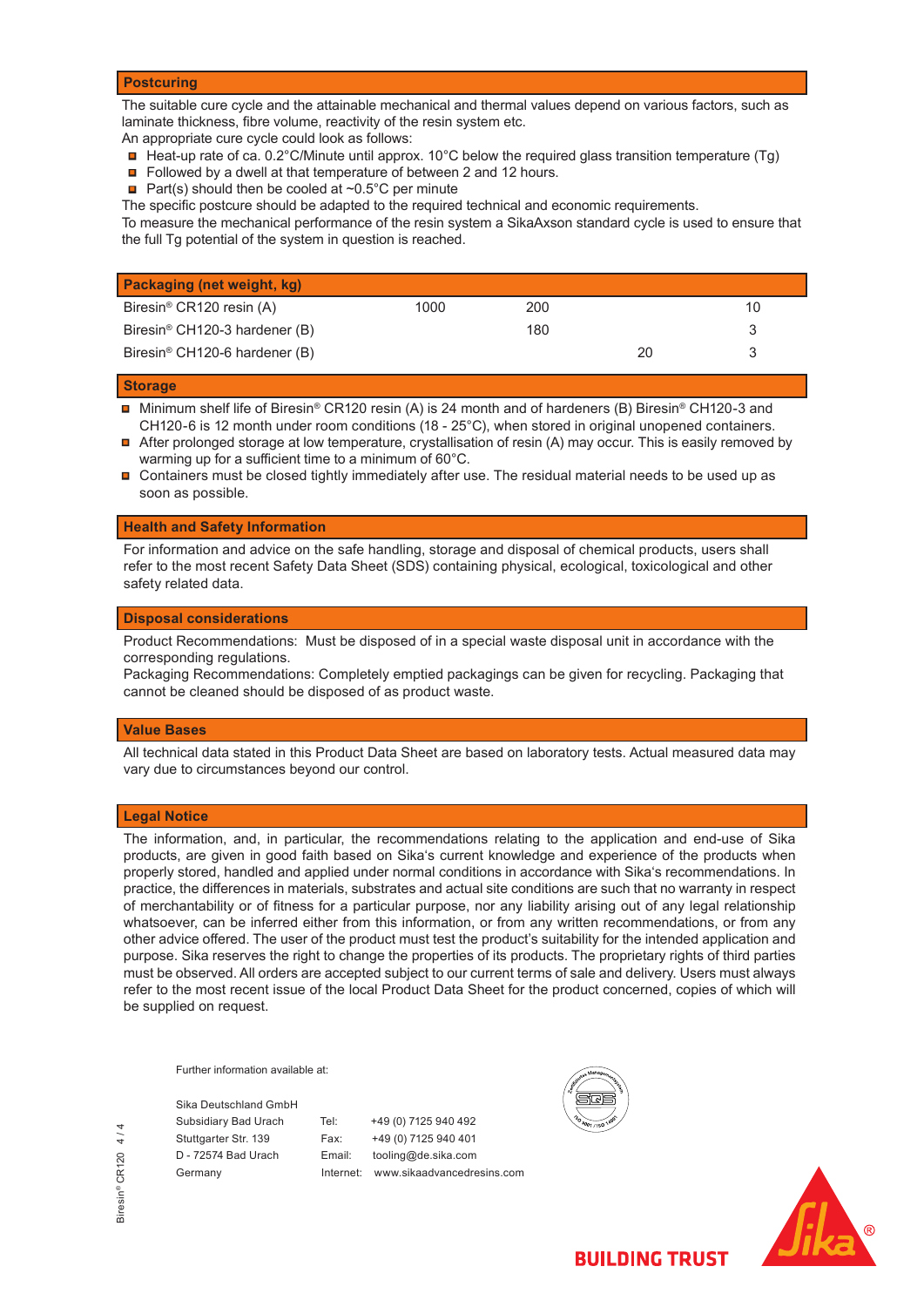DNV·GL

Certificate No: **TAK00001YD**

# TYPE APPROVAL CERTIFICATE

**This is to certify: That the Epoxy Systems**

with type designation(s) **Biresin CR120 - Series**

# Issued to **Sika Deutschland GmbH Bad Urach, Baden-Württemberg**, **Germany**

is found to comply with **DNV GL class programme DNVGL-CP-0089 – Type approval – Epoxy resin systems DNV GL rules for classification – High speed and light craft DNV GL rules for classification – Yachts**

**Application : Laminating resin for construction of laminates made of fibre reinforced plastics**

 Issued at **Hamburg** on **2020-10-01** This Certificate is valid until **2025-09-30**. DNV GL local station: **Augsburg**

for **DNV GL**

Approval Engineer: **Joachim Rehbein**

**Thorsten Lohmann Head of Section**

LEGAL DISCLAIMER: Unless otherwise stated in the applicable contract with the holder of this document, or following from mandatory law, the liability of DNV GL AS, its parent companies and subsidiaries as well as their officers, directors and employees ("DNV GL") arising from or in connection with the services rendered for the purpose of the issuance of this document or reliance thereon, whether in contract or in tort (including negligence), shall be limited to direct losses and under any circumstance be limited to 300,000 USD.



© DNV GL 2014. DNV GL and the Horizon Graphic are trademarks of DNV GL AS.

This Certificate is subject to terms and conditions overleaf. Any significant change in design or construction may render this Certificate invalid. The validity date relates to the Type Approval Certificate and not to the approval of equipment/systems installed.